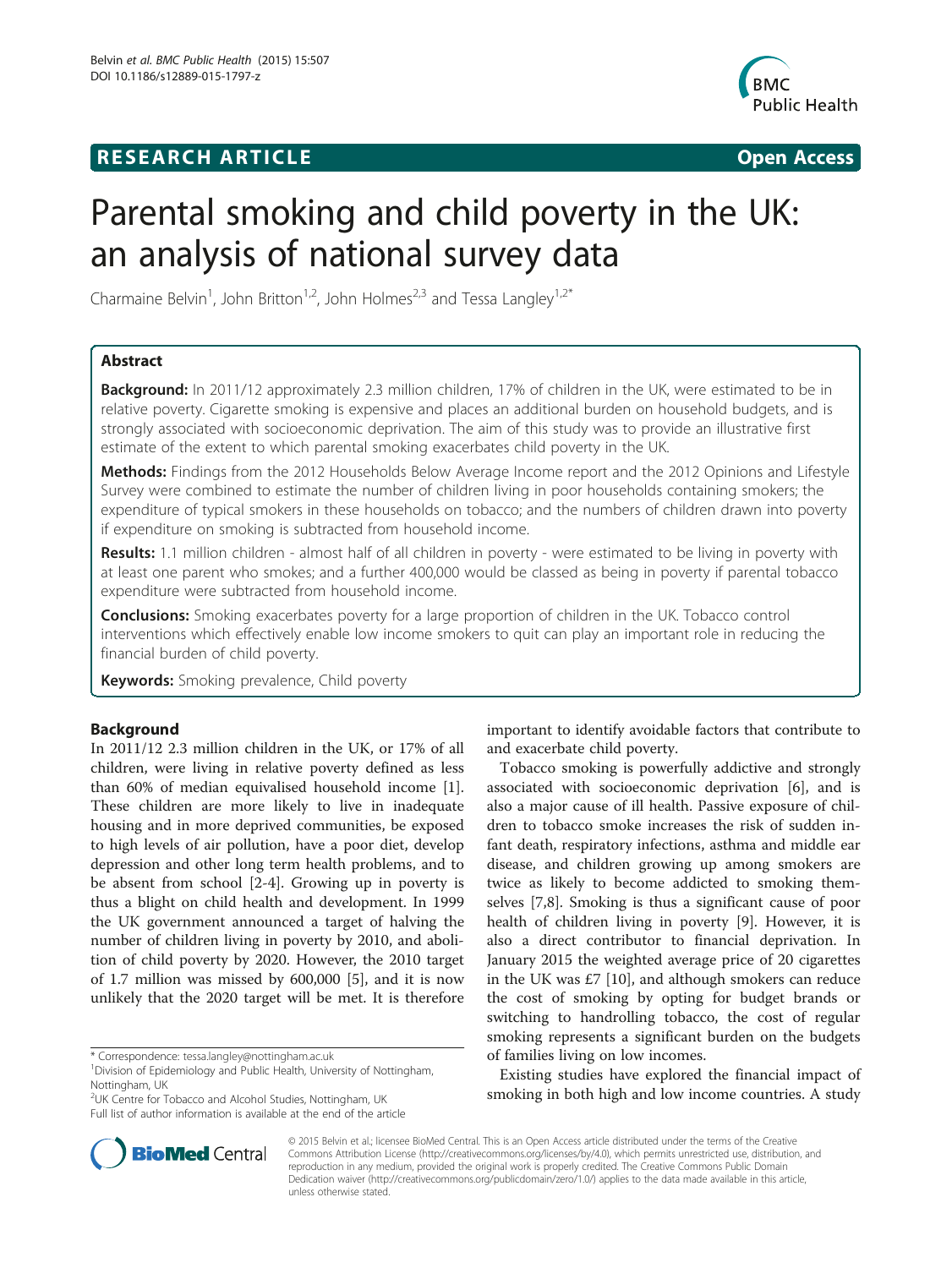from New Zealand found that if second-lowest income decile households containing a smoker were to become smoker-free, on average, 14% of non-housing budgets in those households could be reallocated [[11](#page-7-0)]. A study in the USA found that smokers spend less on housing than non-smokers [[12\]](#page-7-0). Research from India has indicated that tobacco expenditure crowds out expenditure on food, education and entertainment, and that when both direct tobacco expenditure and out-of-pocket payments on tobacco-attributable medical care are taken into account, tobacco consumption impoverishes roughly 15 million people in India [\[13,14](#page-7-0)]. Evidence from Bangladesh has suggested that poor smokers could add over 500 calories to the diet of one or two children with their daily tobacco expenditure, and that tobacco prices are positively associated with child health outcomes [[15,16\]](#page-7-0). To our knowledge, the impact of parental smoking on child poverty has not previously been estimated in the UK. This paper therefore aims to provide an illustrative first estimate of the number of children in poverty in the UK who have smoking parents, the possible cost of smoking in this context, and the number of children living above the poverty line, but who would fall below the poverty line if household resources were assessed after accounting for expenditures on tobacco.

#### **Mathods**

Our analyses combined findings from several national surveys, taking the most recent available at the time of the study, to estimate the number of children living in relative poverty by household structure; apply smoking prevalence data to estimate the number of children living in poor households containing smokers; and then estimate the expenditure of typical smokers in these households on tobacco. Finally we estimated the numbers of children drawn into poverty if expenditure on smoking is subtracted from household income. Where published survey sources did not provide data broken down into the required level of detail we used conservative assumptions to generate estimates. The study used publically available data and ethics approval and participant consent were therefore not required.

#### Definition of poverty

Poverty was defined as living in a household with an equivalised net household income before housing costs (BHC) below 60% of the median equivalised net household income [[1\]](#page-6-0). Equivalised income is the sum of income after deductions of income tax, employee and selfemployed national insurance contributions and council tax for all household members, rescaled to allow for household composition, to reflect the fact that larger households need more income to maintain the same standard of living. The data were equivalised using the

modified OECD equivalence scale, using an adult couple with no children as the reference point [[17](#page-7-0)]. In 2011/12 the median equivalised household income per week was £427 BHC. Poverty was therefore defined as an equivalised income BHC of £256 or less [\[1\]](#page-6-0).

#### Numbers of children in poverty

We estimated numbers of children in poverty by household composition using data from the Department for Work and Pensions' 2012 Households Below Average Income (HBAI) report [\[1](#page-6-0)]. This draws on data from approximately 20,000 households in the Family Resources Survey and provides estimates of the number of all children broken down by parental marital status, and the percentage of those children living in poverty. We combined these figures with data from the report on the proportion of poor households with one, two, or three or more children (calculated as 25%, 39% and 36% respectively) to estimate the number of children living in poverty by parental marital status and family size. A worked example of these calculations is provided in Additional file [1.](#page-6-0) In the HBAI report children are defined as those under 16, and those aged 16–19 who are dependent (living with parents and in full time education or in unwaged government training).

Since the HBAI report does not provide data on the proportions of single parents who are male and female, we used estimates of these proportions (9% and 91% respectively) from the Office for National Statistics' (ONS) 2012 Families and Household survey to calculate the number of children living in poor households with a single mother and a single father [[18\]](#page-7-0).

#### Smoking prevalence in poor households

To estimate the proportion of children in poverty with one or more parents who smoke, we first estimated parental smoking prevalence in these households using data from the 2012 Opinions and Lifestyle Survey [\[19](#page-7-0)]. Since the survey reports do not present smoking prevalence by poverty status, and no other relevant survey data were available, we made the conservative assumption that smoking prevalence in households in poverty would be the same as that in households in the routine and manual occupational socio-economic group. The prevalence of smoking among men and women in routine and manual occupations in Britain in 2012 was 33% and 32% respectively. In fact these figures are highly likely to underestimate smoking prevalence among the poor, as among unemployed people the prevalence is substantially higher (39% in 2012 [[19](#page-7-0)]).

Since the 2012 Opinions and Lifestyle survey indicated that smoking rates vary by marital status as well as socioeconomic group, we weighted the estimates of smoking prevalence in routine and manual groups by marital status. The survey estimated that while smoking prevalence in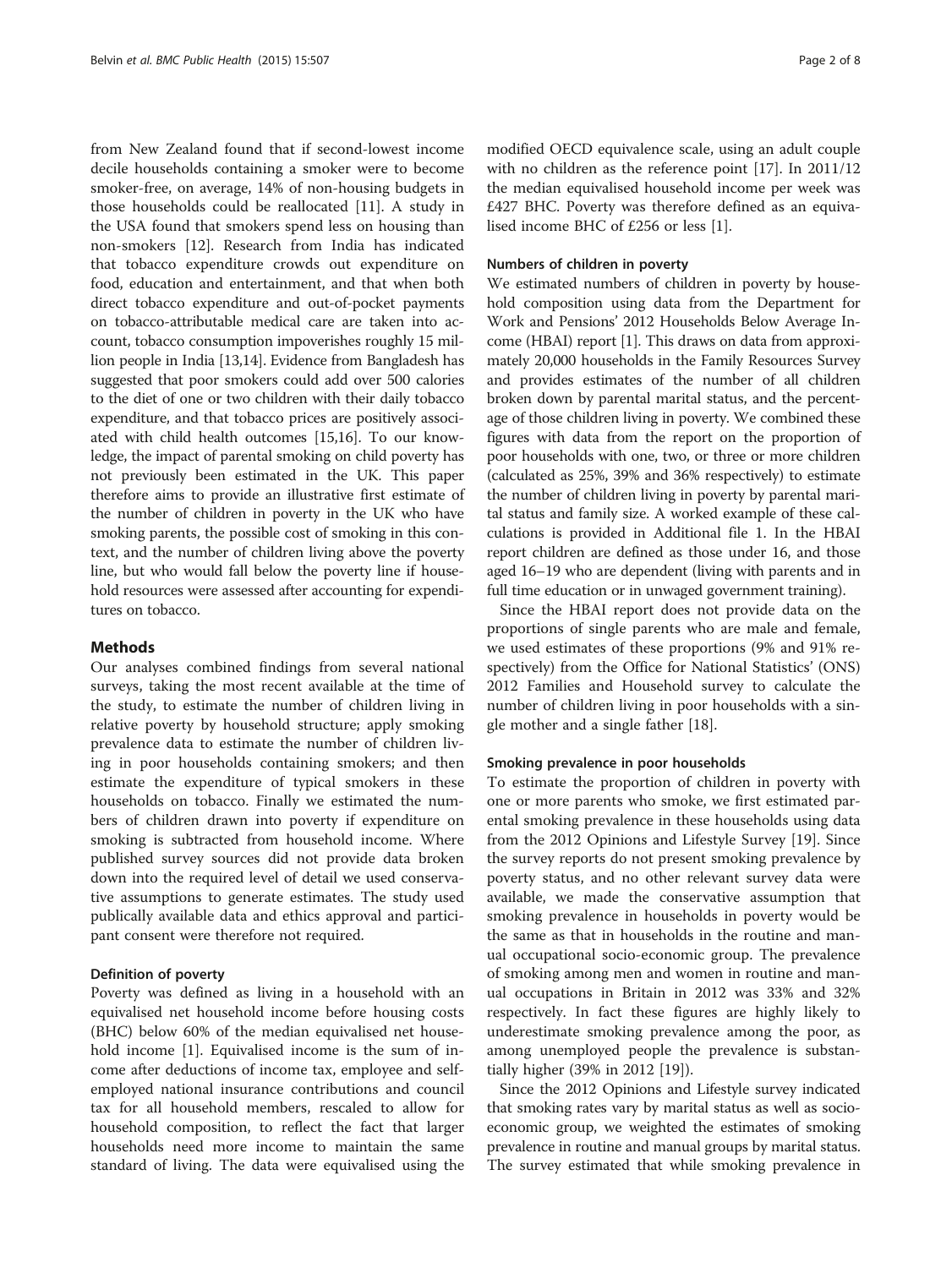the general adult population was 20%, in adults who were single, married or cohabiting the rates were 27%, 14% and 33% respectively (these figures were not available by sex or socio-economic group). We therefore weighted smoking prevalence in men and women in relation to these figures to estimate smoking prevalence in low socioeconomic status adults by sex and marital status (see Table 1).

## Number of children in poverty by smoking parental marital status and number of children in household

These weighted smoking rates were then applied to estimate the number of children in poverty with smoking parents. For single parent households, we simply applied the smoking rates estimated for single men and women to the number of children in these households. This gave us an estimate of the number of children in poverty living with a smoking single mother or father. For two parent households, we needed to estimate how many contained one smoker and how many contained two. We therefore combined the prevalence data with estimates from an existing study of smoke-free homes and secondhand smoke exposure in children in England by Jarvis et al [[20](#page-7-0)]. This study included a nationally representative sample of 13,365 children, including 695 in 2007 on which our estimates were based. While a more recent estimate based on a larger sample from the whole of the UK would have be preferable, this estimate was the only suitable one available to us, and is likely to be reasonably representative of the whole of the UK. From this we calculated that among parents who smoked in two parent households, 65% were the only smokers, and 35% lived with an adult who also smoked. A worked example of our calculations of the number of children with smoking parents is provided in Additional file [1.](#page-6-0)

#### The cost of smoking in poor households

We estimated the average weekly cost of smoking to poor households by combining data on the number of cigarettes smoked per day by routine and manual workers for men and women with typical costs for manufactured cigarettes and hand rolling tobacco (HRT), both licit and illicit.

Opinions and Lifestyle Survey data indicate that on average, female and male routine and manual workers smoke

12 and 13 cigarettes per day respectively [[19](#page-7-0)]. We estimated the number of packets of 20 cigarettes purchased by low-income manufactured cigarette smokers per week by multiplying the number of cigarettes smoked per day by seven, and dividing by 20; and the number of packets of HRT purchased by low-income HRT smokers per week in the same way, but with the assumption that 50 grams of HRT typically makes approximately 100 cigarettes [\[21](#page-7-0)].

To estimate the average weekly spend on manufactured cigarettes and HRT, we combined our estimated weekly quantities purchased with 2012 Tobacco Manufacturers' Association (TMA) data. This indicates that the average cost of a licit packet of 20 cigarettes was £7.72, and of 50 g HRT £16.11, and that illicit tobacco typically sold for half the price of licit products [[22-25](#page-7-0)].

The proportion of type of cigarettes smoked by sex and age was obtained from the OPN [[19](#page-7-0)] (Opinions and Lifestyle Survey). To make calculations more straightforward, smokers that smoked both packeted cigarettes and HRT were added on to the category they mostly smoked.

In the UK it is estimated that 73% of female and 59% of male smokers smoke mainly manufactured cigarettes (66% of women smoke only packeted, and 6% also smoke HRT, but mainly packeted. 52% of men smoke only packeted, and 7% also smoke HRT but mainly packeted) [[19](#page-7-0)]. HMRC estimates that 7% of packeted cigarettes smoked are illicit, as well as 35% of HRT. Based on these figures, we estimated the proportion of smokers purchasing each type of tobacco (licit packeted, licit HRT, illicit packeted, illicit HRT), and hence the overall average spend on tobacco products.

It should be noted that our estimate is likely to be an overestimate if cheaper licit products, illicit and handrolled tobacco are disproportionately consumed by those in poverty.

## Effect on poverty rates of subtracting tobacco expenditure from household income

We estimated the number of children effectively drawn into poverty if parental expenditure on tobacco is subtracted from household income. We calculated how many children are living in a household where the income is

Table 1 Prevalence of smoking by gender and marital status in routine and manual workers (%)

|                    | Base smoking prevalence by gender<br>(before marital status weighting) | Smoking prevalence marital<br>status weighting | Rate of smoking by sex with<br>marital status weighting |
|--------------------|------------------------------------------------------------------------|------------------------------------------------|---------------------------------------------------------|
| Single man         | 33                                                                     | 1.35                                           | 44.6                                                    |
| Married man        | 33                                                                     | 0.7                                            | 23.1                                                    |
| Cohabitating man   | 33                                                                     | 1.65                                           | 54.5                                                    |
| Single woman       | 32                                                                     | 1.35                                           | 43.2                                                    |
| Married woman      | 32                                                                     | 0.7                                            | 22.4                                                    |
| Cohabitating woman | 32                                                                     | 1.65                                           | 52.8                                                    |

Note: Weightings are the ratio of prevalence by marital status to prevalence in the general population e.g. 27/20 = for single smokers.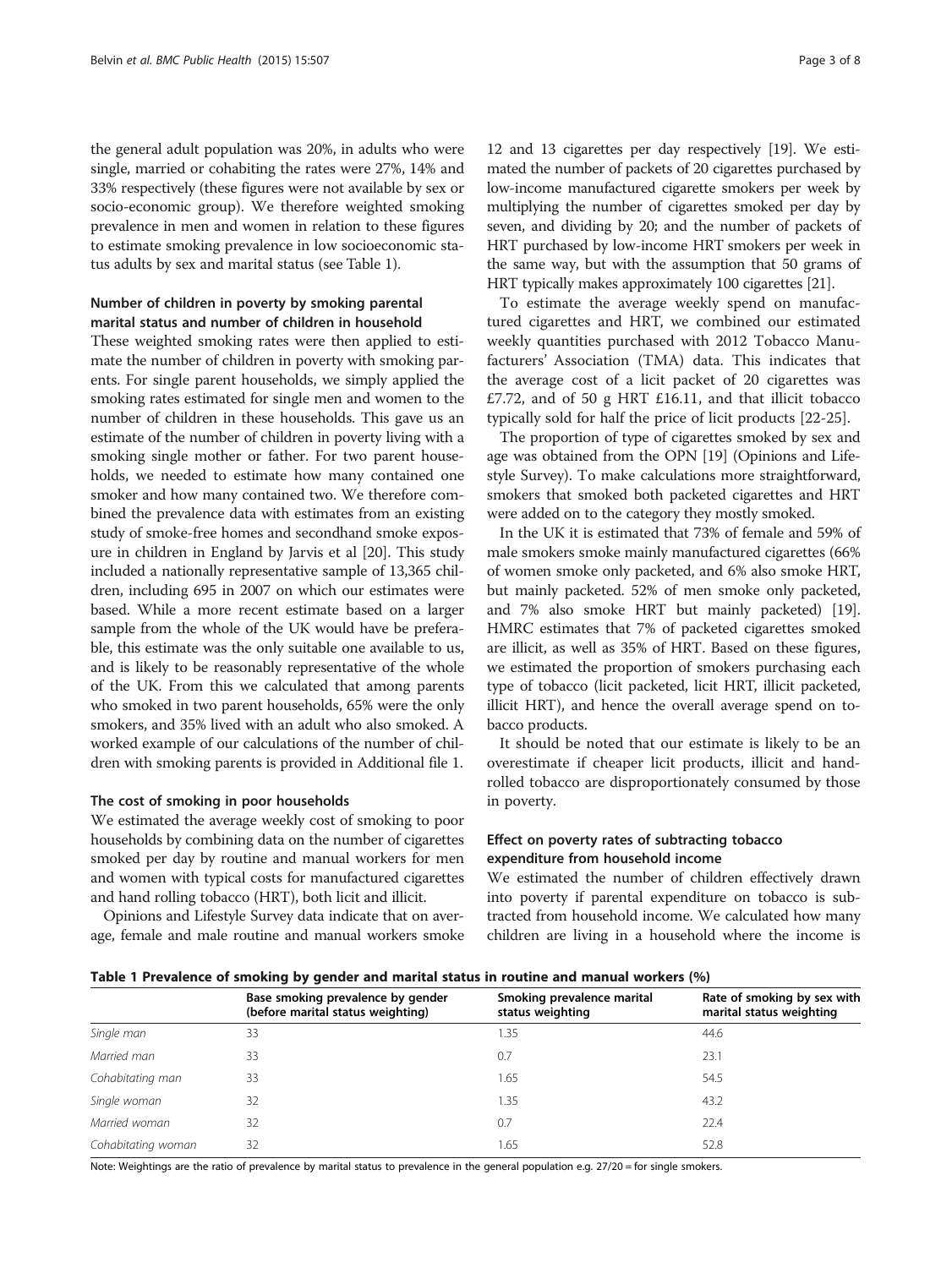above 60% of the median income, but by less than the average spend on tobacco.

The HBAI report provides data on households living between 60% and 70% of the median income; i.e. those living just above the poverty line. We first calculated the number of children who are living in households between 60% and 70% of the median income. We then applied the same method used to calculate the number of children in poverty with smoking parents described above, to estimate the number of children in households between 60% and 70% of the median income with one or two smoking parents.

We calculated the low income thresholds for these income groups for different household structures, which showed that the income difference between these income groups was similar to the average weekly expenditure on tobacco for two smokers calculated in the previous step. We therefore assumed that all children in two-smoker households with a household income between 60% and 70% of the median income would be drawn into effective poverty. Because the spread of the population living between 60% and 70% of the equivalised median is fairly even [\[1\]](#page-6-0), we also assumed that half of all children between these thresholds with one smoking parent in two-parent households, or one smoking parent in a one-parent household, would be drawn into effective poverty.

## Results

#### Number of children living in low income households

Estimated numbers of children in poverty, according to family size and parental marital status, are reported in Table 2, demonstrating that of 2.3 million children living in a poor household in 2011/12, 1.2 million lived with adults who were married or civil-partnered [\[1](#page-6-0)].

## Number of children in poverty in households in which one or more adults smoke

Table [3](#page-4-0) shows estimated numbers of children in poor households in which one or two parents smoke, by marital status of the parents and number of children in the household. In total 1.1 million children - almost half of all children in poverty - were estimated to be living in poverty with at least one parent who smokes.

#### Expenditure on tobacco

We estimated that a typical woman smoker in relative poverty smokes 84 cigarettes/week, equivalent to 4.2 packs of 20 cigarettes or 0.84 packs of 50 HRT. For men the respective figures were 91 cigarettes, equivalent to 4.55 packs of 20 or 0.91 packs of 50 g HRT. The estimated costs per week of smoking different types of tobacco products to parents in poor households, and the proportion of poor smokers smoking each type of product, are shown in Table [4](#page-4-0). Based on our estimates, 68% of female and 55% of male smokers smoke mainly licit packed cigarettes, and spend an average of £32 and £35 on cigarettes per week respectively.

## Number of children 'drawn into poverty' by parental smoking expenditure

According to our estimates, there are nearly 4 million children living in households below 70% of the median income, and 1.6 million children live in households where the income is between 60% and 70% of the median income (Table [5](#page-5-0)).

#### Table 2 Estimated number of children (thousands) in relative poverty BHC by parental marital status 2011/12 UK

|                                                               |                 |                   |                                        | Number of children in relative poverty by<br>number of children in household |       |               | Total  |
|---------------------------------------------------------------|-----------------|-------------------|----------------------------------------|------------------------------------------------------------------------------|-------|---------------|--------|
|                                                               |                 |                   |                                        | One                                                                          | Two   | Three or more |        |
| Total number of children by family size                       |                 |                   |                                        | 3,900                                                                        | 6,000 | 3300          | 13,200 |
| % of all children in poverty by family size                   |                 |                   |                                        | 15                                                                           | 15    | 25            | 17     |
| Total number of children in poverty by<br>family size         |                 |                   |                                        | 585                                                                          | 900   | 825           | 2,310  |
| Proportion of all children in poverty in<br>each family size* |                 |                   |                                        | 0.25                                                                         | 0.39  | 0.36          |        |
|                                                               | All<br>children | $%$ in<br>poverty | Total number of children<br>in poverty |                                                                              |       |               |        |
| <b>Married/Civil Partnered</b>                                | 8,300           | 15                | 1,245                                  | 311                                                                          | 486   | 448           | 1,245  |
| Cohabitating                                                  | 1,900           | 20                | 380                                    | 95                                                                           | 148,  | 137           | 380    |
| Single (female)                                               | 2,730           | 22                | 601                                    | 150                                                                          | 234   | 216           | 601    |
| Single (male)                                                 | 270             | 22                | 59                                     | 15                                                                           | 23,   | 21            | 59     |
| <b>Total</b>                                                  | 13,200          | 17                | 2,285                                  | 571                                                                          | 891   | 823           | 2,285  |

Note: Estimates are rounded to the nearest thousand. A worked example of calculations is provided in the Additional file [1](#page-6-0).

\*Total number of children in poverty by marital status is multiplied by this proportion to calculate the number of children in poverty by marital status and family size.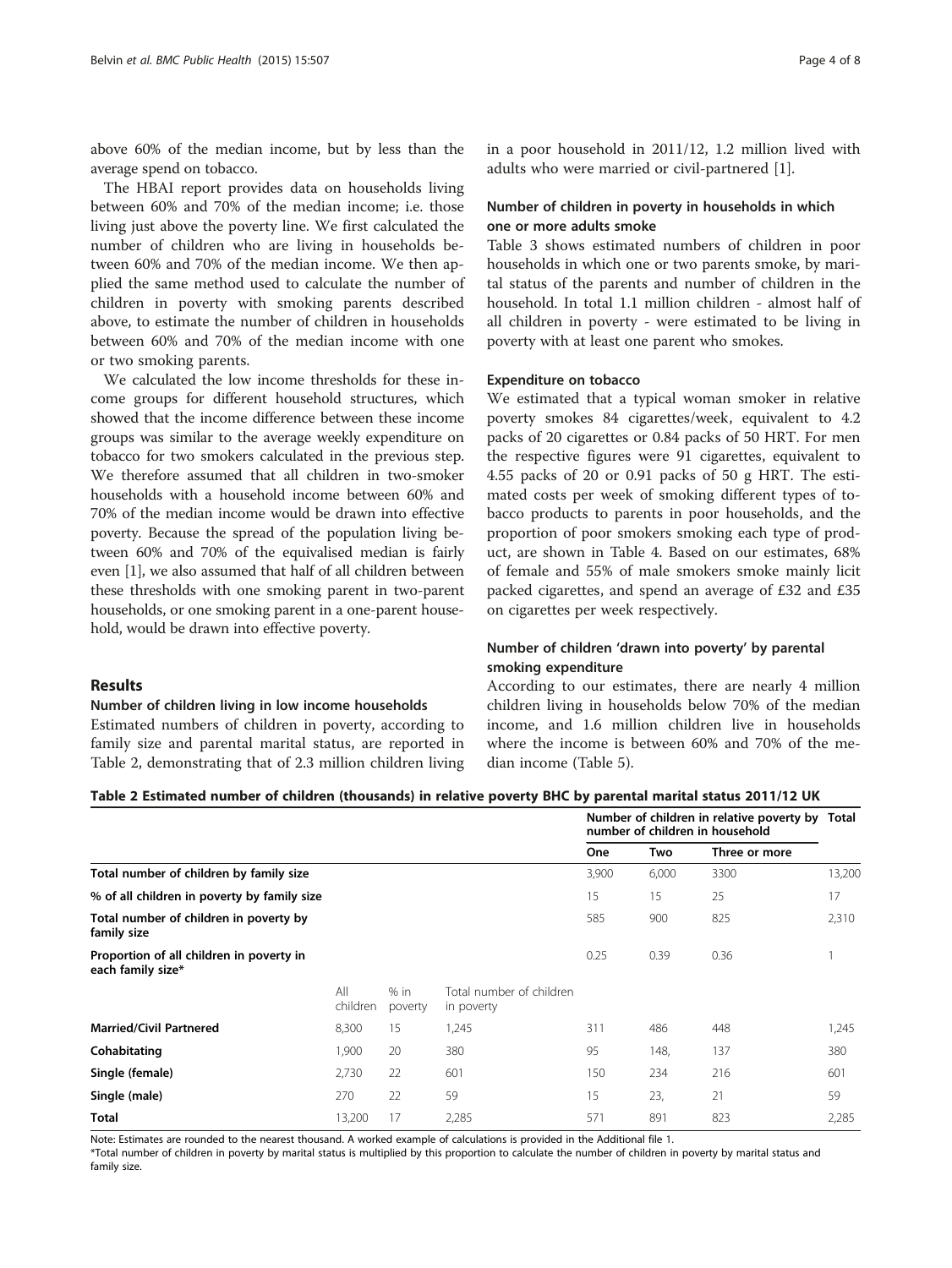| Children in poverty living with a single parent who smokes                 |                  |                     |                        |              |  |  |  |
|----------------------------------------------------------------------------|------------------|---------------------|------------------------|--------------|--|--|--|
| Number of children in household                                            | <b>One Child</b> | <b>Two Children</b> | Three or more children | <b>Total</b> |  |  |  |
| Single mother                                                              | 65               | 101                 | 93                     | 259          |  |  |  |
| Single father                                                              | 6.6              | 10                  | 9.5                    | 26           |  |  |  |
| Children living in poverty with two parents<br>of whom at least one smokes |                  |                     |                        |              |  |  |  |
| Number of children in household                                            | One child        | Two children        | Three or more children | Total        |  |  |  |
| <b>Married Parents, one smokes</b>                                         | 92               | 143                 | 132                    | 367          |  |  |  |
| <b>Cohabitating Parents, one smokes</b>                                    | 66               | 103                 | 95                     | 264          |  |  |  |
| <b>Married Parents, both smoke</b>                                         | 25               | 39                  | 36                     | 100          |  |  |  |
| <b>Cohabitating Parents, both smoke</b>                                    | 18               | 28                  | 26                     | 72           |  |  |  |
| <b>Total</b>                                                               | 273              | 424                 | 391                    | 1,088        |  |  |  |

<span id="page-4-0"></span>Table 3 Number of children in poverty living with one or more parents who smoke (thousands)

Note: Estimates rounded to the nearest thousand.

Estimates reported in Table [6](#page-5-0) suggest that three quarters of a million children living in households with an income between 60% and 70% of the median income are living with at least one smoker. Given the differences in income between the 60% and 70% thresholds (shown in Additional file [1\)](#page-6-0), we have estimated that over 432,000 children may be viewed as having been drawn into poverty by parental smoking.

## **Discussion**

Our study suggests that approximately 1.1 million children, or nearly half of all children in relative poverty in 2012, had at least one smoking parent. We also estimate that around 432,000 children would be classed as being in poverty if parental tobacco expenditure were subtracted from household income. Thus there may be over 1.5 million children living in circumstances of severe financial deprivation whose plight is exacerbated by parental smoking. Our study thus identifies a key opportunity and priority for government action to reduce the number of children experiencing the adverse effects of poverty through measures that encourage parents and carers, particularly those in low income groups, to quit smoking.

The failure to meet the government target on child poverty means that measures to alleviate the effects of

Table 4 Cost of smoking (in pounds) per week for poor smokers

|                                                        |       | Male           |
|--------------------------------------------------------|-------|----------------|
| Average cigarettes smoked per week                     | 84    | 91             |
| Average cost (pack of 20)                              | 7.72  | 7.72           |
| Average packs per week                                 | 4.2   | 4.55           |
| Average weekly spend                                   | 32.42 | 35.13          |
| Smokers smoking mainly licit packeted cigarettes(%)    | 68    | 55             |
| Average cost (50 g)                                    | 16.11 | 16.11          |
| Average packs per week                                 | 0.84  | 0.91           |
| Average weekly spend                                   | 13.53 | 14.66          |
| Smokers smoking mainly licit HRT (%)                   | 18    | 27             |
| Average cost (pack of 20)                              | 3.86  | 3.86           |
| Average packs per week                                 | 4.2   | 4.55           |
| Average weekly spend                                   | 16.21 | 17.56          |
| Smokers smoking mainly illicit packeted cigarettes (%) | 5     | $\overline{4}$ |
| Average cost (50 g)                                    | 8.05  | 8.05           |
| Average packs per week                                 | 0.84  | 0.91           |
| Average weekly spend (£)                               | 6.72  | 7.33           |
| Smokers smoking mainly illicit HRT (%)                 | 9     | 14             |
| Overall average spend on tobacco (£)                   | 25.90 | 25.01          |
|                                                        |       | Female         |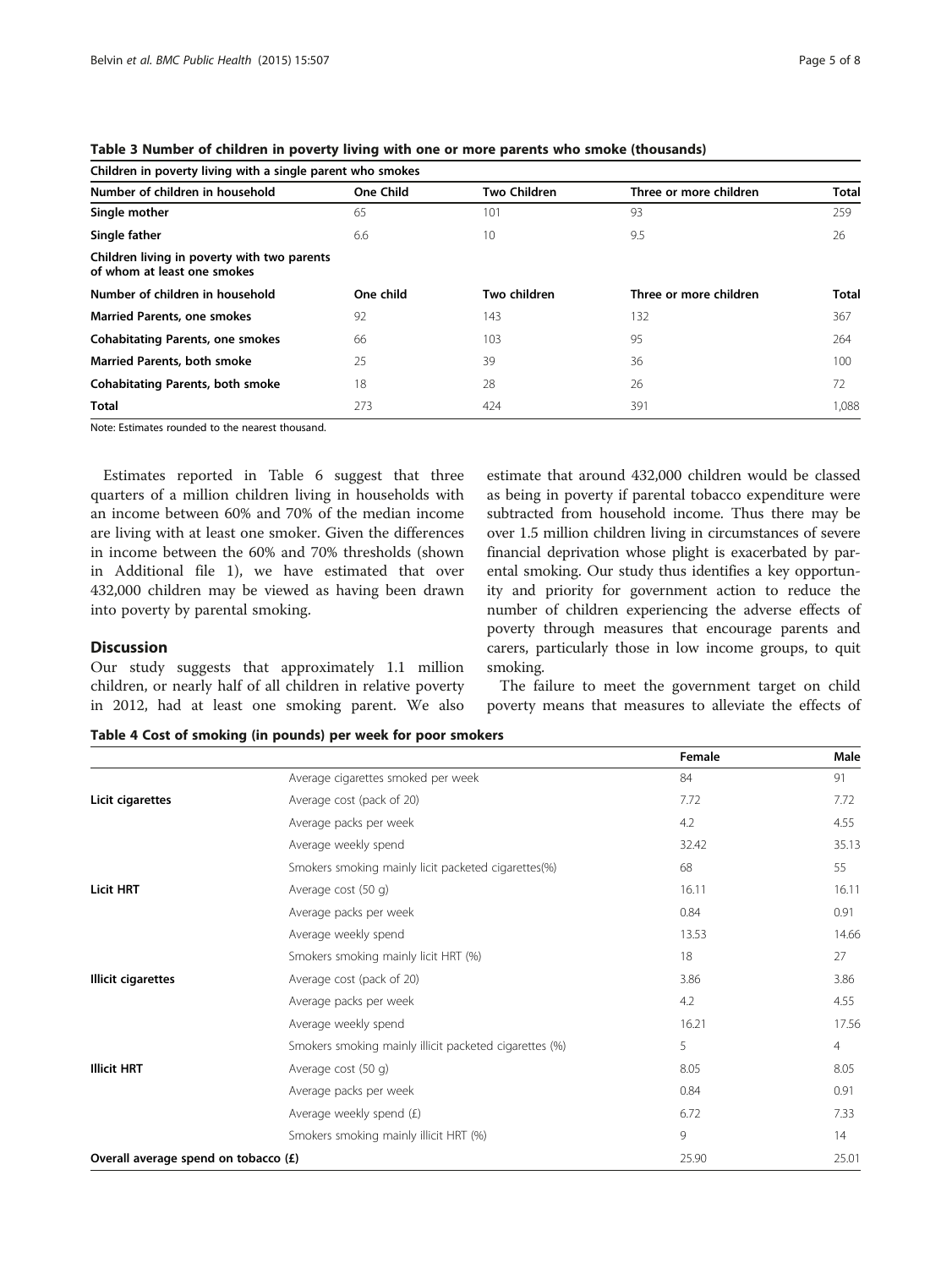| <b>Marital status</b>             | All<br>children | %<br>children<br>below<br>70%<br>median<br>income | Children below 70%<br>median income by<br>number of children in<br>household |         | <b>Total</b><br>children<br>below<br>70% | Children between<br>60% and 70% median<br>income by number of<br>children in household |     |     | Total children between 60% and 70%<br>median income |       |
|-----------------------------------|-----------------|---------------------------------------------------|------------------------------------------------------------------------------|---------|------------------------------------------|----------------------------------------------------------------------------------------|-----|-----|-----------------------------------------------------|-------|
|                                   |                 |                                                   |                                                                              | One Two | Three or<br>more                         | median<br>income                                                                       | One |     | Two Three or<br>more                                |       |
| <b>Married/Civil</b><br>Partnered | 8,300           | 24                                                | 458                                                                          | 797     | 737                                      | 1,992                                                                                  | 147 | 311 | 289                                                 | 747   |
| Cohabitating                      | 1,900           | 33                                                | 144                                                                          | 251     | 232                                      | 627                                                                                    | 49  | 103 | 95                                                  | 247   |
| Single (female)                   | 2,730           | 42                                                | 264                                                                          | 458     | 424                                      | 1.146                                                                                  | 113 | 224 | 208                                                 | 545   |
| Single (male)                     | 270             | 42                                                | 26                                                                           | 45      | 42                                       | 113                                                                                    | 11  | 22  | -21                                                 | 54    |
| <b>Total</b>                      | 13,200          | 29                                                | 892                                                                          | 1,551   | 1.435                                    | 3,878                                                                                  | 321 | 660 | 612                                                 | 1,593 |

<span id="page-5-0"></span>Table 5 Estimated number of children below 70% and between 60% and 70% of median income (thousands)

Note: Estimates rounded to the nearest thousand.

poverty are more important than ever. In this study we have addressed a contributor to child poverty that has not, to our knowledge, previously been quantified in this context and falls outside standard child poverty statistics. Effective tobacco control interventions which enable low income smokers to quit, can thus potentially play an important role in reducing the burden of child poverty, and may improve child health and wellbeing by more than just the removal of direct effects of tobacco smoke. Recent reviews suggest that price increases are the intervention with the greatest potential for reducing socioeconomic disparities in smoking [\[26,27\]](#page-7-0). However, price rises must be coupled with accessible individual-level smoking cessation support – which can be funded, at least to some extent, from tobacco tax revenues - to help counter the effect of price increases on low-income smokers who continue to smoke: they will spend a larger proportion of their income on smoking than higher-income groups [[28](#page-7-0)].

Our estimates are inevitably approximate as constraints in data availability have required us to make a number of assumptions; however we ensured that such assumptions were conservative so our findings are likely to underestimate the true figures. In addition, our analyses are subject to aggregation error. The estimates of smoking prevalence applied in this study were based on self-report, and may therefore underestimate true prevalence [[19](#page-7-0)]. Since smoking rates for adults in poverty are not available from national survey reports, including the census, we have made the assumption that smoking rates in this group will be at least as high as those in routine and manual workers, a group for which suitable data are available. It is likely however that smoking rates are higher in the most deprived [\[19](#page-7-0)], though there is evidence of a good correlation between these two groups [[29\]](#page-7-0), with the consequence that this assumption is likely to underestimate true smoking prevalence in poor adults and hence the proportion of children in poverty with smoking parents. Estimates of smoking prevalence were not available by socioeconomic group and marital status, so we have had to

| Children with a single parent who smokes              |           |              |                        |       |                          |  |  |
|-------------------------------------------------------|-----------|--------------|------------------------|-------|--------------------------|--|--|
| Number of children in household                       | One Child | Two Children | Three or more children | Total | Total drawn into poverty |  |  |
| Single mother                                         | 49        | 97           | 90                     | 236   | 118                      |  |  |
| Single father                                         |           | 10           | 9                      | 24    | 12                       |  |  |
| Children with two parents of whom at least one smokes |           |              |                        |       |                          |  |  |
| Married, one smokes                                   | 43        | 92           | 85                     | 220   | 110                      |  |  |
| Cohabitating, one smokes                              | 34        | 71           | 66                     | 172   | 86                       |  |  |
| Married, both smoke                                   | 12        | 25           | 23                     | 60    | 60                       |  |  |
| Cohabitating, both smoke                              | 9         | 19           | 18                     | 47    | 47                       |  |  |
| <b>Total</b>                                          | 99        | 207          | 192                    | 758   | 432                      |  |  |

Table 6 Number of children likely to be drawn into poverty by parental smoking (thousands)

Assumptions: If all parents in household smoke their children are drawn into poverty by expenditure on cigarettes. Half of children living with two parents, one of whom smokes, are drawn into poverty.

Note: Estimates rounded to the nearest thousand.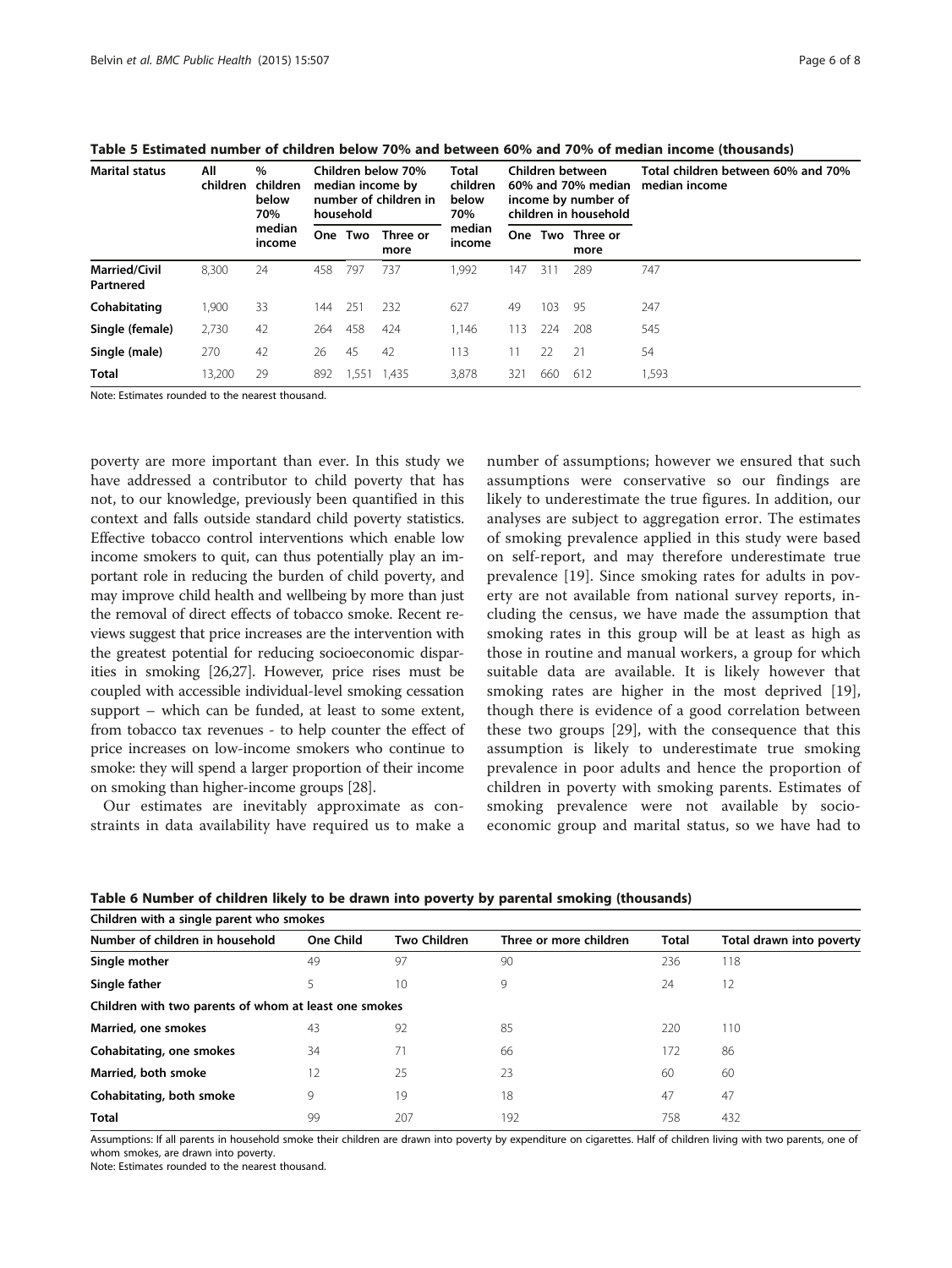<span id="page-6-0"></span>weight smoking prevalence in the routine and manual group using estimates of smoking prevalence by marital status from the general population. Our estimate of the cost of smoking licit tobacco is based on the recommended retail price (RRP) of a typical pack of 20 cigarettes in the Most Popular Price Category (MPPC), but in practice it is likely that many poor smokers smoke lower-cost manufactured cigarettes, resulting in some overestimation of cost in our study. However we have also assumed that the proportion smoking illicit tobacco, priced at half that of licit product, is the same in low income groups as in the general population, which is almost certainly an underestimate. Detailed data on the income distribution in households were not available to us, and we have therefore used the number of children between 60% and 70% of the median income, and the differences between these income thresholds, to estimate the number of children drawn into poverty by parental tobacco expenditure.

Our estimates suggest that low-income smokers who smoke an average of 12–13 cigarettes per day (the national average in routine and manual workers) will spend over £13 per week (£700 per year) if they smoke licit HRT, and around £32-£35 (£1600-1800 per year) if they smoke manufactured cigarettes, although it seems likely that people in poverty buy more HRT and illicit tobacco than other smokers. When we consider that the poverty threshold level of income (60% of median income BHC) for a single parent household with one child under 14 is £223, and for a two parent household with two children is £392, it is clear that this spend represents a substantial proportion of income in these households - at least 4% for a cigarette smoker in a two-parent, two-child household even if the smoker smokes illicit tobacco - especially if both parents are smokers [[30](#page-7-0)]. Furthermore, many households below the poverty line will be earning incomes well below these thresholds, with poverty exacerbated by expenditure on smoking.

Despite inaccuracies in our estimates, however, our findings indicate that implementing measures that reduce the prevalence of smoking among low socioeconomic status groups would not only improve health but also relieve poverty. Use of tax to reduce the affordability of tobacco products, particularly of lower cost cigarettes and hand-rolling tobacco, along with measure to reduce availability of illicit supplies are key if counterintuitive policies, since low socioeconomic groups are highly responsive to price increases [[31,32\]](#page-7-0).

## Conclusions

Given public sensitivity over the use of welfare benefits by the poor and long-standing caricatures of the deserving and undeserving poor, care is required to avoid moralising and imposing population-level utility values on a

group living with very different stressors and challenges to the majority of the population. Nonetheless, it is clear from our estimates that smoking places a significant additional financial burden on large numbers of children living in low-income households, and that governments have a duty to ensure that tobacco control policies are fully implemented to minimise this effect. Both the ethical and practical challenges associated with conducting this type of study serve to underline the importance of further detailed research. The use (and in some cases collection) of more detailed data to maximise the accuracy of estimates, as well as the consideration of other types of poverty such as persistent poverty, subjective poverty and material deprivation will enable us to more fully understand the substantial burden of smoking on poor households.

## Additional file

[Additional file 1:](http://www.biomedcentral.com/content/supplementary/s12889-015-1797-z-s1.docx) Table showing mean low-income thresholds for different household compositions. Worked examples of calculations.

#### Competing interests

The authors declare that they have no competing interests.

#### Authors' contributions

TL and JB designed the study. CB and TL extracted the relevant data and conducted the analyses. CB wrote the original research report for the study and TL prepared the manuscript for publication. JH provided support in the interpretation of the data. JB and JH critically revised drafts of the manuscript. All the authors approved the final manuscript.

#### Author details

<sup>1</sup> Division of Epidemiology and Public Health, University of Nottingham, Nottingham, UK. <sup>2</sup>UK Centre for Tobacco and Alcohol Studies, Nottingham, UK. <sup>3</sup>School of Health and Related Research, University of Sheffield, Sheffield, UK.

## Received: 11 November 2014 Revised: 12 November 2014 Accepted: 22 April 2015<br>Published online: 29 May 2015

#### References

- 1. Department for Work and Pensions. Households Below Average Income: An analysis of the income distribution 1994–1995 - 2011–2012. London: Department for Work and Pensions, 2013. Available from [https://www.gov.uk/government/](https://www.gov.uk/government/statistics/households-below-average-income-hbai-199495-to-201112) [statistics/households-below-average-income-hbai-199495-to-201112](https://www.gov.uk/government/statistics/households-below-average-income-hbai-199495-to-201112). Accessed 30th March 2015.
- 2. Joseph Rowntree Foundation. The cost of child poverty for individuals and society. Joseph Rowntree Foundation. York, UK: Joseph Rowntree Foundation, 2008. Available from [http://www.jrf.org.uk/publications/costs](http://www.jrf.org.uk/publications/costs-child-poverty-individuals-and-society-literature-review)[child-poverty-individuals-and-society-literature-review.](http://www.jrf.org.uk/publications/costs-child-poverty-individuals-and-society-literature-review) Accessed 3rd September 2014.
- 3. Geddes I, Allen J, Allen M, Morrissey L. The Marmot Review: Implications for Spatial Planning. 2011. Available from [http://www.apho.org.uk/resource/](http://www.apho.org.uk/resource/item.aspx?RID=106106) [item.aspx?RID=106106](http://www.apho.org.uk/resource/item.aspx?RID=106106) . Accessed 30<sup>th</sup> March 2015.
- 4. Department for Education. Pupil absence in schools in England, including pupil characteristics: academic year 2010 to 2011. London: Department for Education; 2012. Available from [https://www.gov.uk/government/statistics/](https://www.gov.uk/government/statistics/pupil-absence-in-schools-in-england-including-pupil-characteristics-academic-year-2010-to-2011) [pupil-absence-in-schools-in-england-including-pupil-characteristics](https://www.gov.uk/government/statistics/pupil-absence-in-schools-in-england-including-pupil-characteristics-academic-year-2010-to-2011)[academic-year-2010-to-2011](https://www.gov.uk/government/statistics/pupil-absence-in-schools-in-england-including-pupil-characteristics-academic-year-2010-to-2011). Accessed 30th March 2015.
- 5. Department for Work and Pensions, Department for Education. Child poverty in the UK: The report on the 2010 target. London: Department for Work and Pensions, Department for Education; 2012. Available from [https://](https://www.gov.uk/government/publications/child-poverty-in-the-uk-the-report-on-the-2010-target)